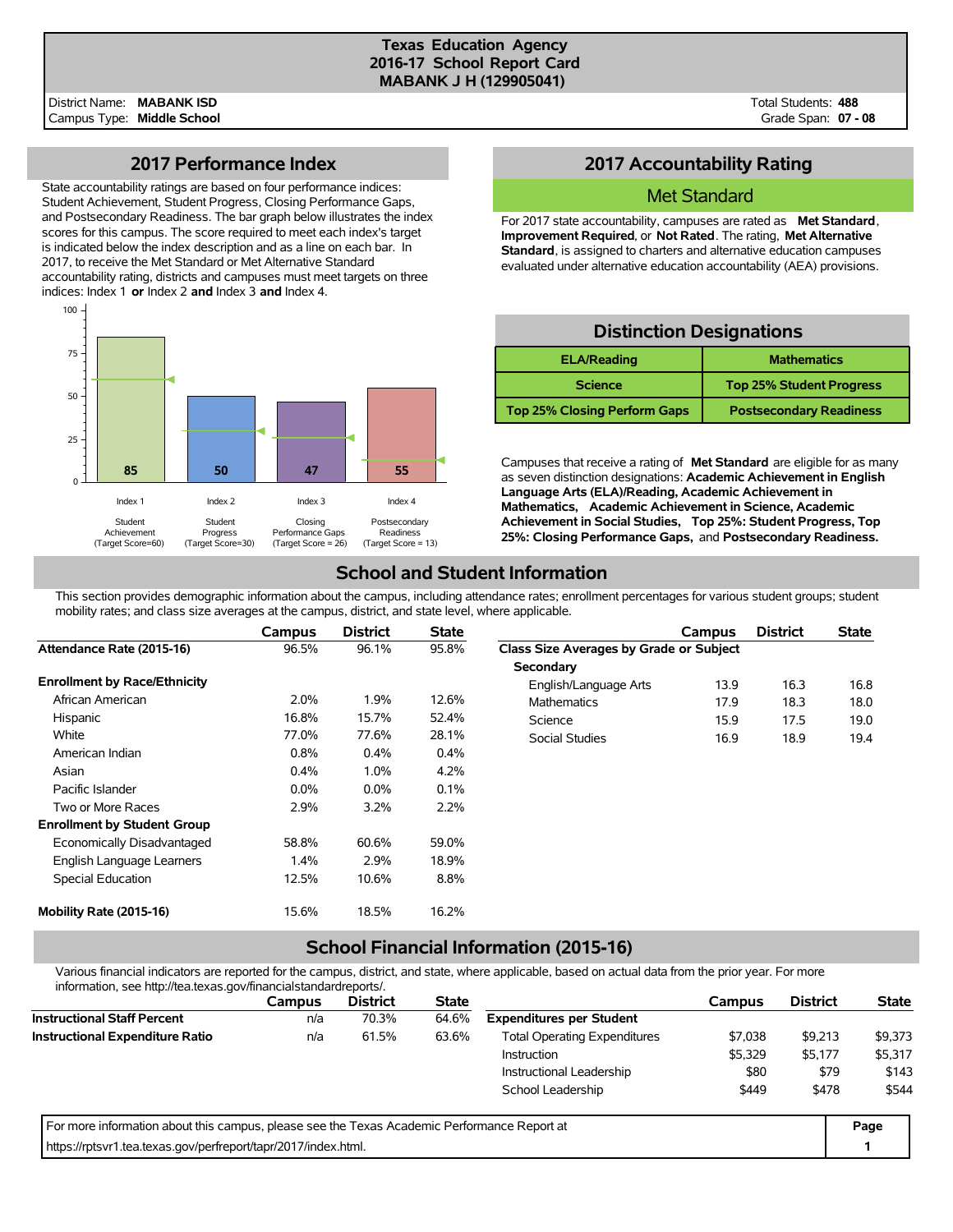| Texas Education Agency     | JH (129905041)<br><b>MABANK J</b> |  |
|----------------------------|-----------------------------------|--|
| 2016-17 School Report Card | <b>MABANK ISD</b>                 |  |

|                                                                             |      | State |     | All<br>District Students American Hispanic | African |        | White | American<br>Indian       | Asian                    | Pacific<br>Islander      | Two or<br>More<br>Races | Econ<br><b>Disadv</b> |
|-----------------------------------------------------------------------------|------|-------|-----|--------------------------------------------|---------|--------|-------|--------------------------|--------------------------|--------------------------|-------------------------|-----------------------|
| STAAR Percent at Approaches Grade Level or Above (Sum of All Grades Tested) |      |       |     |                                            |         |        |       |                          |                          |                          |                         |                       |
| All Subjects                                                                | 2017 | 75%   | 83% | 85%                                        | 48%     | 80%    | 87%   | 100%                     | 80%                      | $\overline{\phantom{a}}$ | 75%                     | 81%                   |
|                                                                             | 2016 | 75%   | 82% | 83%                                        | 64%     | 82%    | 83%   | 88%                      | 100%                     | $\overline{\phantom{a}}$ | 81%                     | 77%                   |
| Reading                                                                     | 2017 | 72%   | 80% | 89%                                        | $\ast$  | 89%    | 91%   | $\ast$                   | $\ast$                   | $\overline{\phantom{a}}$ | 76%                     | 85%                   |
|                                                                             | 2016 | 73%   | 79% | 87%                                        | 75%     | 90%    | 86%   | $\ast$                   | $\ast$                   | $\overline{\phantom{a}}$ | 88%                     | 83%                   |
| Mathematics                                                                 | 2017 | 79%   | 89% | 90%                                        | 56%     | 86%    | 92%   | $\ast$                   | $\ast$                   | $\overline{\phantom{a}}$ | 76%                     | 87%                   |
|                                                                             | 2016 | 76%   | 86% | 89%                                        | 63%     | 89%    | 89%   | $\ast$                   | $\ast$                   | $\overline{\phantom{a}}$ | 81%                     | 85%                   |
| Writing                                                                     | 2017 | 67%   | 74% | 76%                                        | $\ast$  | 68%    | 79%   | $\ast$                   | $\ast$                   | $\overline{\phantom{a}}$ | 89%                     | 71%                   |
|                                                                             | 2016 | 69%   | 76% | 73%                                        | *       | 77%    | 73%   |                          |                          | $\overline{\phantom{a}}$ | $\ast$                  | 64%                   |
| Science                                                                     | 2017 | 79%   | 90% | 92%                                        | *       | 89%    | 92%   | $\overline{\phantom{a}}$ | ∗                        | $\overline{\phantom{a}}$ | 88%                     | 88%                   |
|                                                                             | 2016 | 79%   | 89% | 85%                                        | *       | 83%    | 86%   | $\ast$                   | $\ast$                   | $\overline{\phantom{a}}$ | 73%                     | 78%                   |
| Social Studies                                                              | 2017 | 77%   | 78% | 66%                                        | *       | 54%    | 71%   | $\overline{\phantom{a}}$ | $\ast$                   | $\overline{\phantom{a}}$ | $\ast$                  | 62%                   |
|                                                                             | 2016 | 77%   | 79% | 70%                                        | *       | 58%    | 73%   | $\ast$                   | $\ast$                   | $\overline{\phantom{a}}$ | 82%                     | 59%                   |
| STAAR Percent at Meets Grade Level (Sum of All Grades Tested)               |      |       |     |                                            |         |        |       |                          |                          |                          |                         |                       |
| Two or More Subjects 2017                                                   |      | 48%   | 52% | 58%                                        | *       | 44%    | 63%   | $\ast$                   | $\ast$                   | $\overline{\phantom{a}}$ | 41%                     | 52%                   |
|                                                                             | 2016 | 45%   | 48% | 52%                                        | *       | 39%    | 56%   | $\ast$                   | $\ast$                   | $\overline{\phantom{a}}$ | 63%                     | 41%                   |
| Reading                                                                     | 2017 | 48%   | 54% | 57%                                        | *       | 43%    | 61%   | $\ast$                   | $\ast$                   | $\overline{\phantom{a}}$ | 47%                     | 50%                   |
|                                                                             | 2016 | 46%   | 50% | 52%                                        | $\ast$  | 34%    | 56%   |                          | $\ast$                   | $\overline{a}$           | 50%                     | 41%                   |
| Mathematics                                                                 | 2017 | 48%   | 57% | 62%                                        | *       | 58%    | 65%   | $\ast$                   | $\ast$                   | $\overline{\phantom{a}}$ | 35%                     | 56%                   |
|                                                                             | 2016 | 43%   | 46% | 51%                                        | *       | 44%    | 53%   | $\ast$                   | $\ast$                   | $\overline{\phantom{a}}$ | 56%                     | 39%                   |
| Writing                                                                     | 2017 | 38%   | 40% | 38%                                        | *       | 23%    | 44%   | $\ast$                   | $\ast$                   | $\overline{a}$           | $\ast$                  | 35%                   |
|                                                                             | 2016 | 41%   | 47% | 45%                                        | *       | 31%    | 48%   | $\overline{\phantom{a}}$ | $\overline{\phantom{a}}$ | $\overline{\phantom{a}}$ | $\ast$                  | 35%                   |
| Science                                                                     | 2017 | 52%   | 61% | 65%                                        | *       | 54%    | 68%   | $\overline{\phantom{a}}$ | $\ast$                   | $\overline{a}$           | $\ast$                  | 58%                   |
|                                                                             | 2016 | 47%   | 58% | 56%                                        | *       | 49%    | 57%   | $\ast$                   | $\ast$                   | $\overline{\phantom{a}}$ | 64%                     | 43%                   |
| <b>Social Studies</b>                                                       | 2017 | 51%   | 41% | 30%                                        | *       | 22%    | 31%   |                          | *                        | $\overline{a}$           | $\ast$                  | 25%                   |
|                                                                             | 2016 | 47%   | 43% | 35%                                        | $\ast$  | 33%    | 37%   | $\ast$                   | $\ast$                   |                          | $\ast$                  | 26%                   |
| STAAR Percent at Masters Grade Level (Sum of All Grades Tested)             |      |       |     |                                            |         |        |       |                          |                          |                          |                         |                       |
| All Subjects                                                                | 2017 | 20%   | 21% | 23%                                        | *       | 15%    | 26%   | ∗                        | 70%                      | $\overline{a}$           | 15%                     | 18%                   |
|                                                                             | 2016 | 18%   | 17% | 20%                                        | *       | 16%    | 21%   | $\ast$                   | $\ast$                   | $\overline{a}$           | 15%                     | 14%                   |
| Reading                                                                     | 2017 | 19%   | 19% | 26%                                        | *       | 14%    | 30%   | $\ast$                   | $\ast$                   | $\overline{a}$           | $\ast$                  | 21%                   |
|                                                                             | 2016 | 17%   | 17% | 24%                                        | *       | 17%    | 26%   | $\ast$                   | $\ast$                   | ٠                        | $\ast$                  | 17%                   |
| Mathematics                                                                 | 2017 | 23%   | 27% | 28%                                        | *       | 22%    | 30%   | $\ast$                   | $\ast$                   |                          | $\ast$                  | 21%                   |
|                                                                             | 2016 | 19%   | 18% | 17%                                        | *       | 17%    | 18%   | $\ast$                   | $\ast$                   |                          | $\ast$                  | 13%                   |
| Writing                                                                     | 2017 | 12%   | 11% | 10%                                        | $\ast$  | $\ast$ | 12%   | $\ast$                   | $\ast$                   |                          | $\ast$                  | 7%                    |
|                                                                             | 2016 | 15%   | 17% | 11%                                        |         | $\ast$ | 13%   |                          |                          |                          |                         | $8\%$                 |
| Science                                                                     | 2017 | 19%   | 25% | 30%                                        |         | 22%    | 32%   |                          |                          |                          |                         | 26%                   |
|                                                                             | 2016 | 16%   | 16% | 22%                                        |         | 15%    | 24%   |                          | *                        |                          |                         | 14%                   |
| Social Studies                                                              | 2017 | 27%   | 17% | 13%                                        | *       | $\ast$ | 14%   |                          | $\ast$                   |                          |                         | $8\%$                 |
|                                                                             | 2016 | 22%   | 18% | 21%                                        | $\ast$  | 25%    | 21%   | $\ast$                   | $\ast$                   |                          | $\ast$                  | 16%                   |
| <b>STAAR Percent Met or Exceeded Progress</b>                               |      |       |     |                                            |         |        |       |                          |                          |                          |                         |                       |
| All Subjects                                                                | 2017 | 61%   | 66% | 78%                                        | *       | 77%    | 79%   |                          | ∗                        |                          | 63%                     | 77%                   |
|                                                                             | 2016 | 62%   | 65% | 76%                                        | *       | 75%    | 76%   |                          | ∗                        |                          | $\ast$                  | 77%                   |
| Reading                                                                     | 2017 | 59%   | 61% | 73%                                        | $\ast$  | 77%    | 73%   |                          | *                        |                          | $\ast$                  | 73%                   |
|                                                                             | 2016 | 60%   | 63% | 71%                                        | $\ast$  | 71%    | 71%   |                          | *                        |                          | $\ast$                  | 74%                   |
| Mathematics                                                                 | 2017 | 64%   | 71% | 82%                                        | *       | 78%    | 85%   |                          | *                        |                          | *                       | 81%                   |
|                                                                             | 2016 | 63%   | 66% | 80%                                        | $\ast$  | 80%    | 80%   |                          | *                        |                          |                         | 79%                   |

For more information about this campus, please see the Texas Academic Performance Report at **Page 2016 Page** https://rptsvr1.tea.texas.gov/perfreport/tapr/2017/index.html. **2**

| ۰.<br>× | . .<br>-<br>× | ×<br>$\sim$ |  |
|---------|---------------|-------------|--|
|         |               |             |  |

'?' Indicates that the data for this item were statistically improbable, or were reported outside a reasonable range. "Indicates zero observations reported for this group. \*' Indicates results are masked due to small numbers to protect student confidentiality. Ma' Indicates data reporting is not applicable for this group.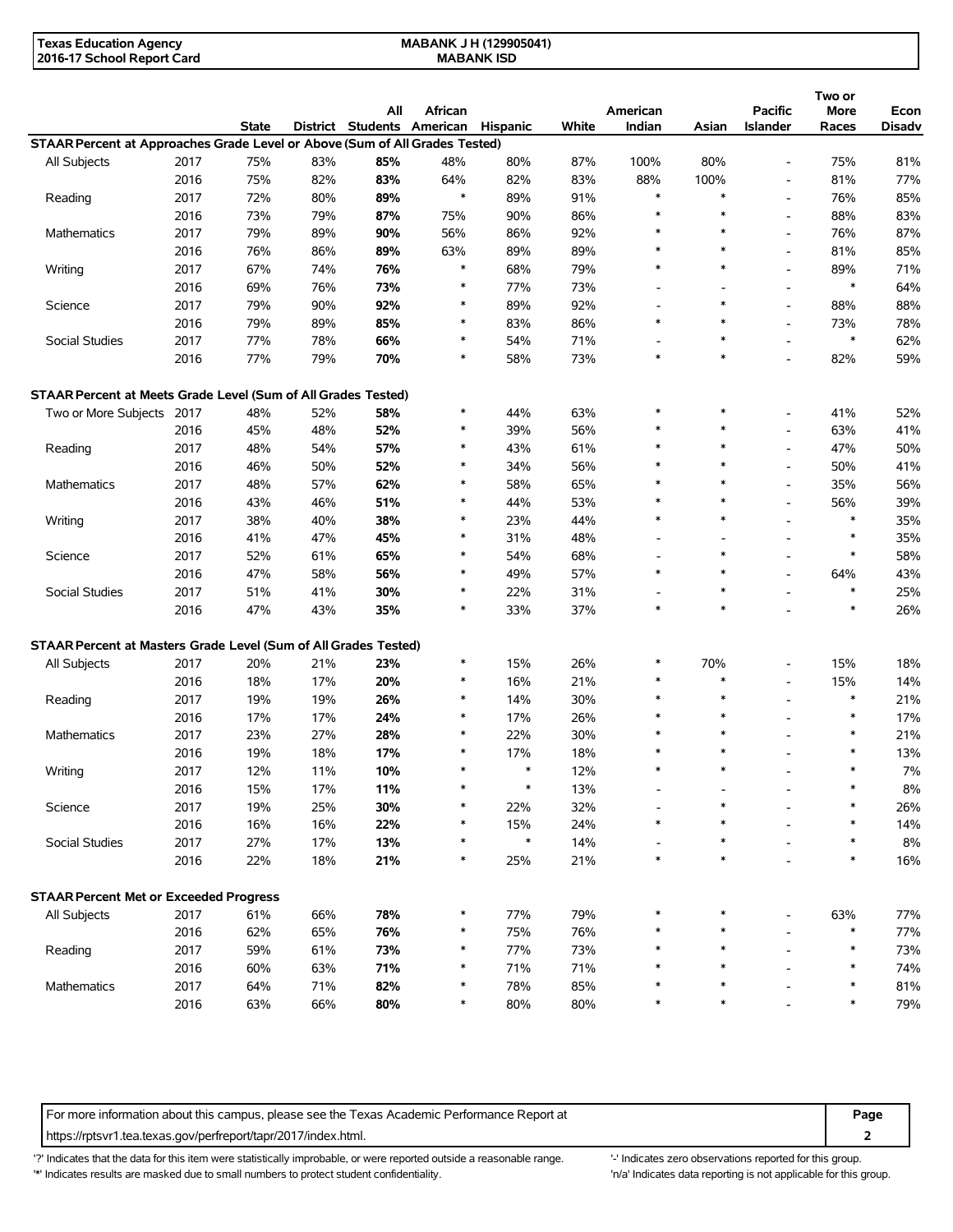**MABANK J H (129905041) MABANK ISD**

|                                                                    |      |              |                 |     |                            |                 |       |                    |        |                                   | Two or               |                       |
|--------------------------------------------------------------------|------|--------------|-----------------|-----|----------------------------|-----------------|-------|--------------------|--------|-----------------------------------|----------------------|-----------------------|
|                                                                    |      | <b>State</b> | <b>District</b> |     | African<br>Campus American | <b>Hispanic</b> | White | American<br>Indian | Asian  | <b>Pacific</b><br><b>Islander</b> | <b>More</b><br>Races | Econ<br><b>Disadv</b> |
| <b>STAAR Percent Exceeded Progress</b>                             |      |              |                 |     |                            |                 |       |                    |        |                                   |                      |                       |
| All Subjects                                                       | 2017 | 19%          | 20%             | 27% | ∗                          | 26%             | 27%   | $\ast$             |        | $\blacksquare$                    | 22%                  | 25%                   |
|                                                                    | 2016 | 17%          | 16%             | 19% | ∗                          | 19%             | 20%   |                    | $\ast$ |                                   | $\ast$               | 20%                   |
| Reading                                                            | 2017 | 17%          | 18%             | 27% | $\ast$                     | 25%             | 28%   | $\ast$             | $*$    |                                   | $\ast$               | 28%                   |
|                                                                    | 2016 | 16%          | 16%             | 23% | $\ast$                     | 18%             | 24%   | $\ast$             | $\ast$ |                                   | $\ast$               | 25%                   |
| <b>Mathematics</b>                                                 | 2017 | 20%          | 23%             | 26% | $\ast$                     | 27%             | 27%   | ∗                  | $\ast$ |                                   | *                    | 22%                   |
|                                                                    | 2016 | 17%          | 16%             | 16% | $\ast$                     | 19%             | 16%   | $\ast$             | $\ast$ |                                   | $\ast$               | 15%                   |
| Progress of Prior-Year Non-Proficient Students (Sum of Grades 4-8) |      |              |                 |     |                            |                 |       |                    |        |                                   |                      |                       |
| Reading                                                            | 2017 | 35%          | 44%             | 58% | $\ast$                     | 62%             | 63%   | $\ast$             |        |                                   | *                    | 58%                   |
|                                                                    | 2016 | 35%          | 42%             | 53% | $\ast$                     | 70%             | 50%   |                    |        |                                   | *                    | 54%                   |
| <b>Mathematics</b>                                                 | 2017 | 43%          | 56%             | 59% | $\ast$                     | 59%             | 62%   |                    |        |                                   | $\ast$               | 58%                   |
| <b>Students Success Initiative</b>                                 |      |              |                 |     |                            |                 |       |                    |        |                                   |                      |                       |
| Grade 8                                                            |      |              |                 |     |                            |                 |       |                    |        |                                   |                      |                       |
| Students Approaching Grade Level on First STAAR Administration     |      |              |                 |     |                            |                 |       |                    |        |                                   |                      |                       |
| Reading                                                            | 2017 | 76%          | 92%             | 92% | $\ast$                     | 89%             | 93%   |                    |        |                                   | 75%                  | 87%                   |
| Mathematics                                                        | 2017 | 75%          | 91%             | 91% | $\ast$                     | 90%             | 91%   | $\ast$             | $\ast$ | $\blacksquare$                    | 86%                  | 89%                   |
| Students Requiring Accelerated Instruction                         |      |              |                 |     |                            |                 |       |                    |        |                                   |                      |                       |
| Reading                                                            | 2017 | 24%          | 8%              | 8%  | *                          | $\ast$          | 7%    |                    |        |                                   | ∗                    | 13%                   |
| Mathematics                                                        | 2017 | 25%          | 9%              | 9%  | $\ast$                     | $\ast$          | 9%    | $\ast$             | $*$    |                                   | $\ast$               | 11%                   |
| <b>STAAR Cumulative Met Standard</b>                               |      |              |                 |     |                            |                 |       |                    |        |                                   |                      |                       |
| Reading                                                            | 2017 | 85%          | 95%             | 95% | *                          | 92%             | 96%   |                    |        | $\overline{\phantom{a}}$          | 75%                  | 92%                   |
| <b>Mathematics</b>                                                 | 2017 | 85%          | 97%             | 97% | ∗                          | 98%             | 97%   | $\ast$             |        | $\overline{a}$                    | 86%                  | 95%                   |

For more information about this campus, please see the Texas Academic Performance Report at **Page Page** https://rptsvr1.tea.texas.gov/perfreport/tapr/2017/index.html. **3**

'?' Indicates that the data for this item were statistically improbable, or were reported outside a reasonable range. '' Indicates zero observations reported for this group. '\*' Indicates results are masked due to small numbers to protect student confidentiality. Ma' Indicates data reporting is not applicable for this group.